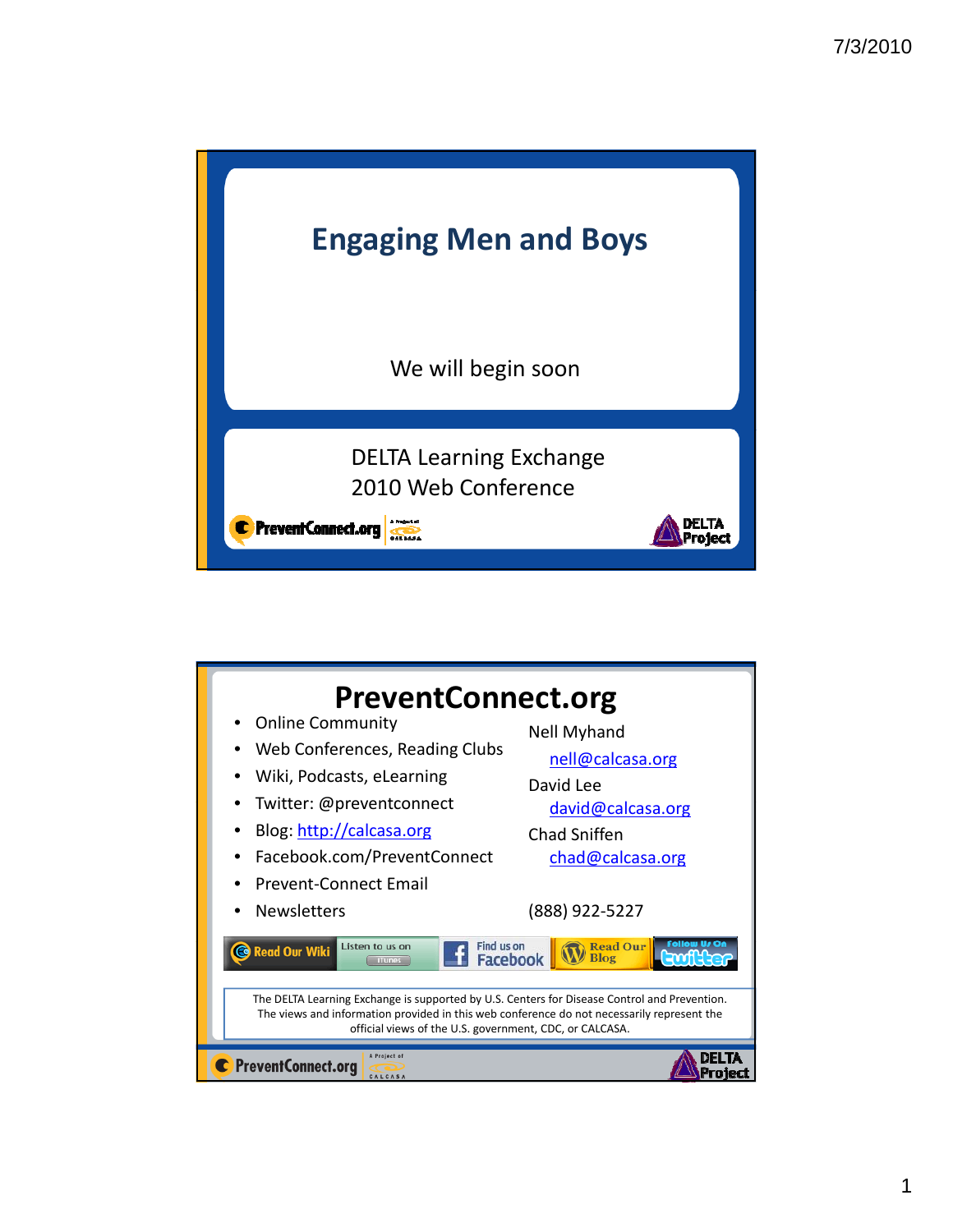

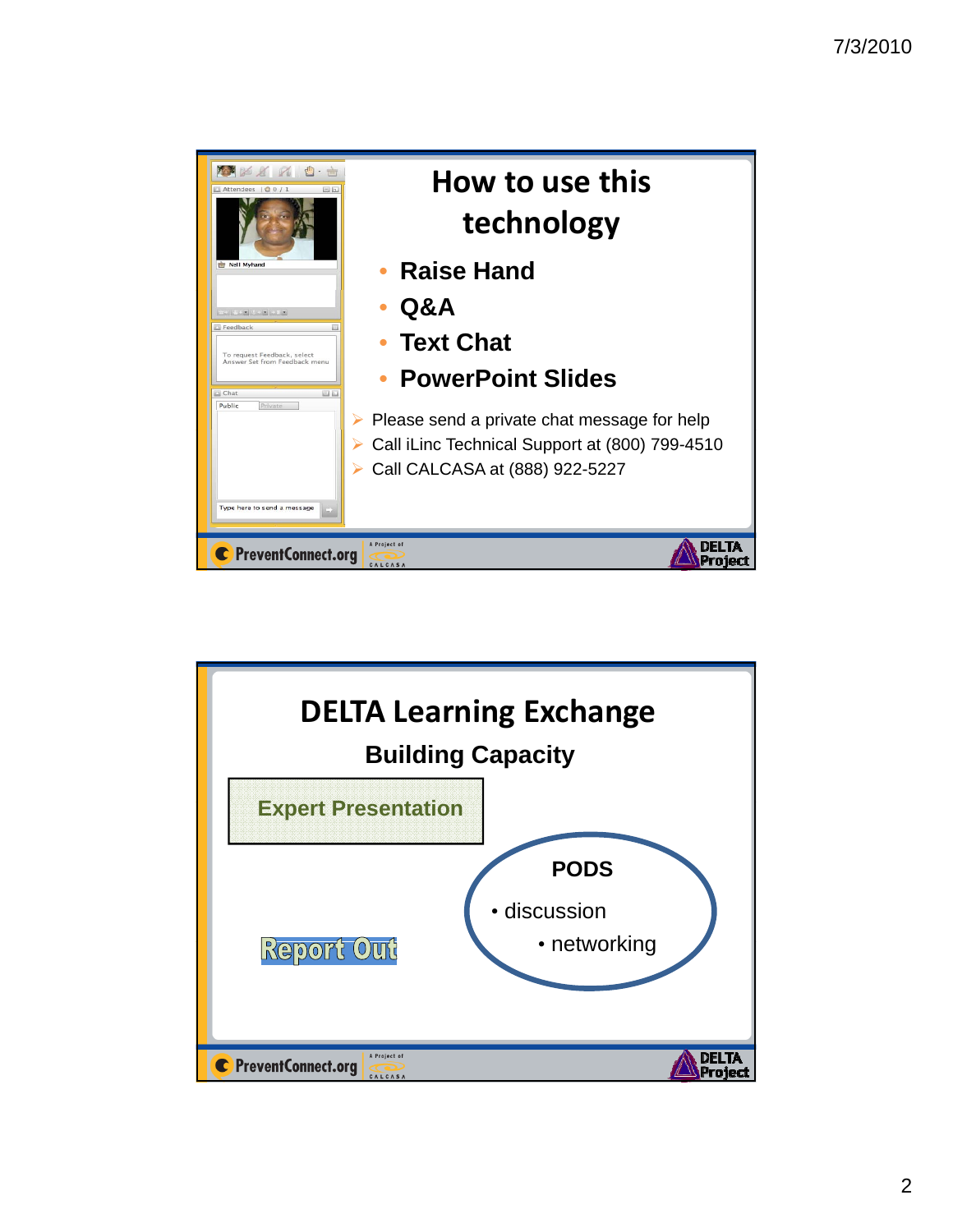

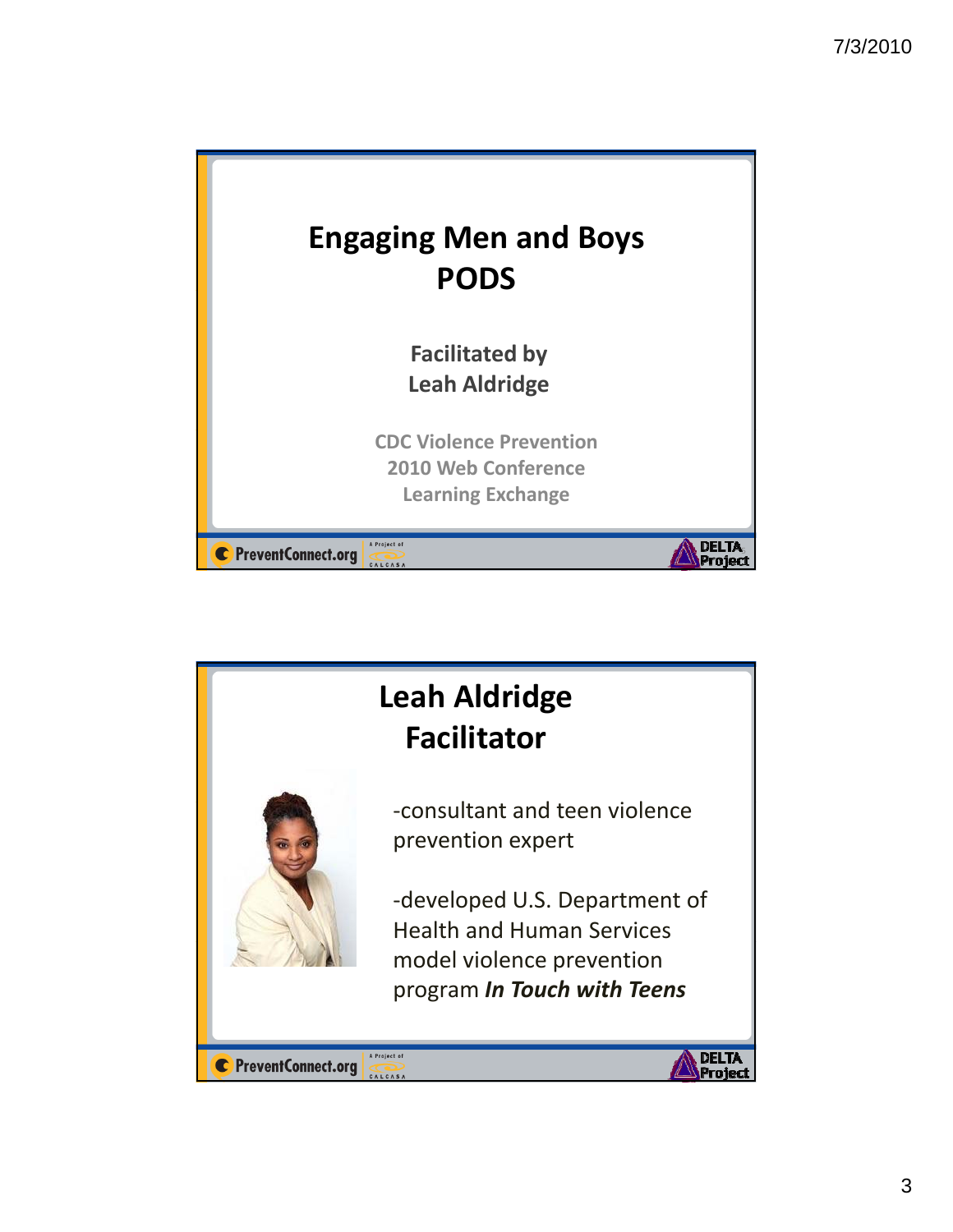| <b>POD Meetings</b>                             |                                                                    |  |
|-------------------------------------------------|--------------------------------------------------------------------|--|
| Signup for                                      |                                                                    |  |
| Pod 1<br>and                                    | Mtg 1 - Wed 7/7, 1:00 PM ET<br>Mtg 2 - Tues 8/3, 1:00 PM ET        |  |
| <b>or</b>                                       |                                                                    |  |
| Pod <sub>2</sub><br>and                         | Mtg 1 - Wed 7/7, 3:00 PM ET<br><b>Mtg 2 - Tues 8/3, 3:00 PM ET</b> |  |
| and                                             | <b>Report out - Wed 8/11, 1:00 PM ET</b>                           |  |
| A Project of<br>C PreventConnect.org<br>CALCASA |                                                                    |  |

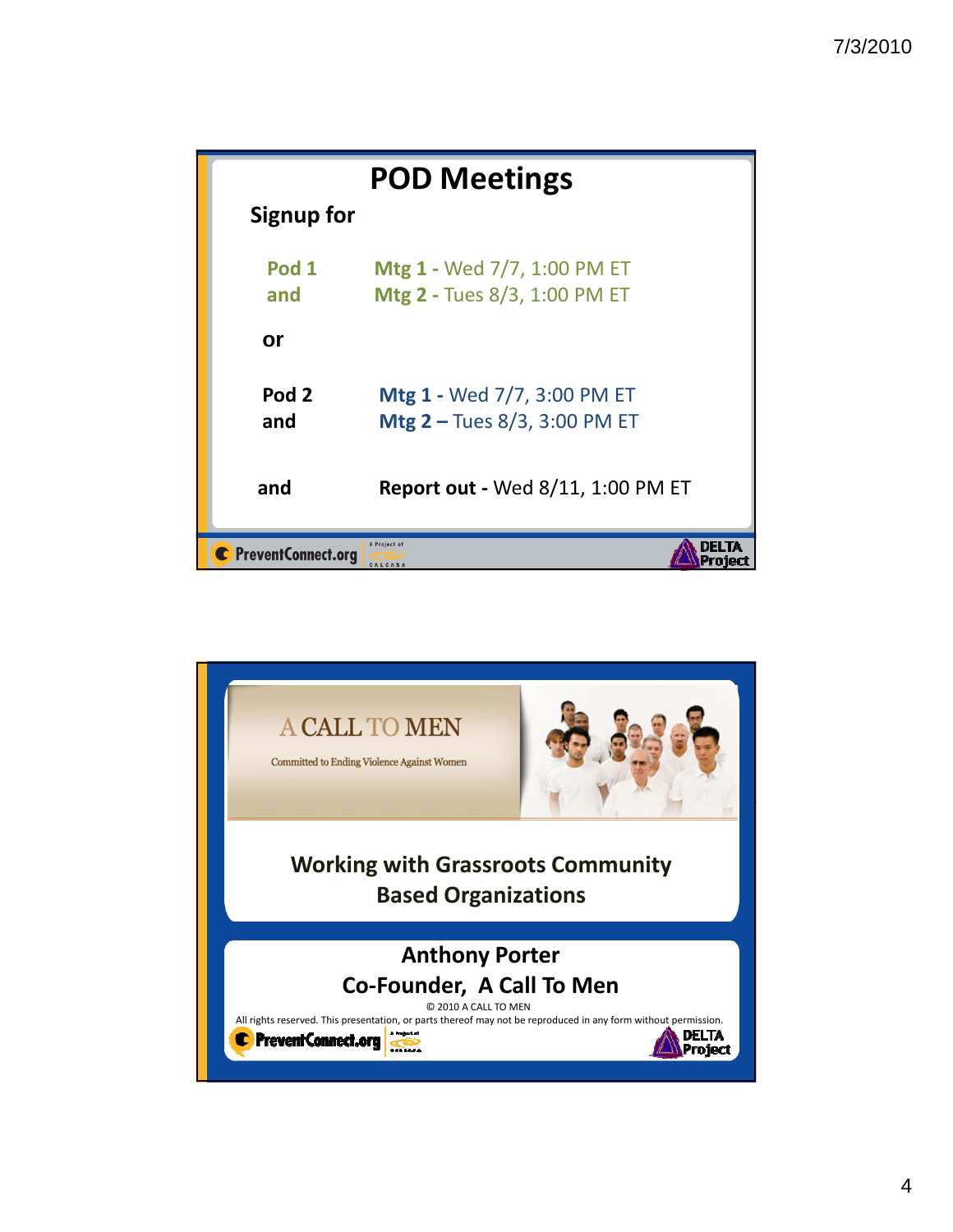Project



C PreventConnect.org

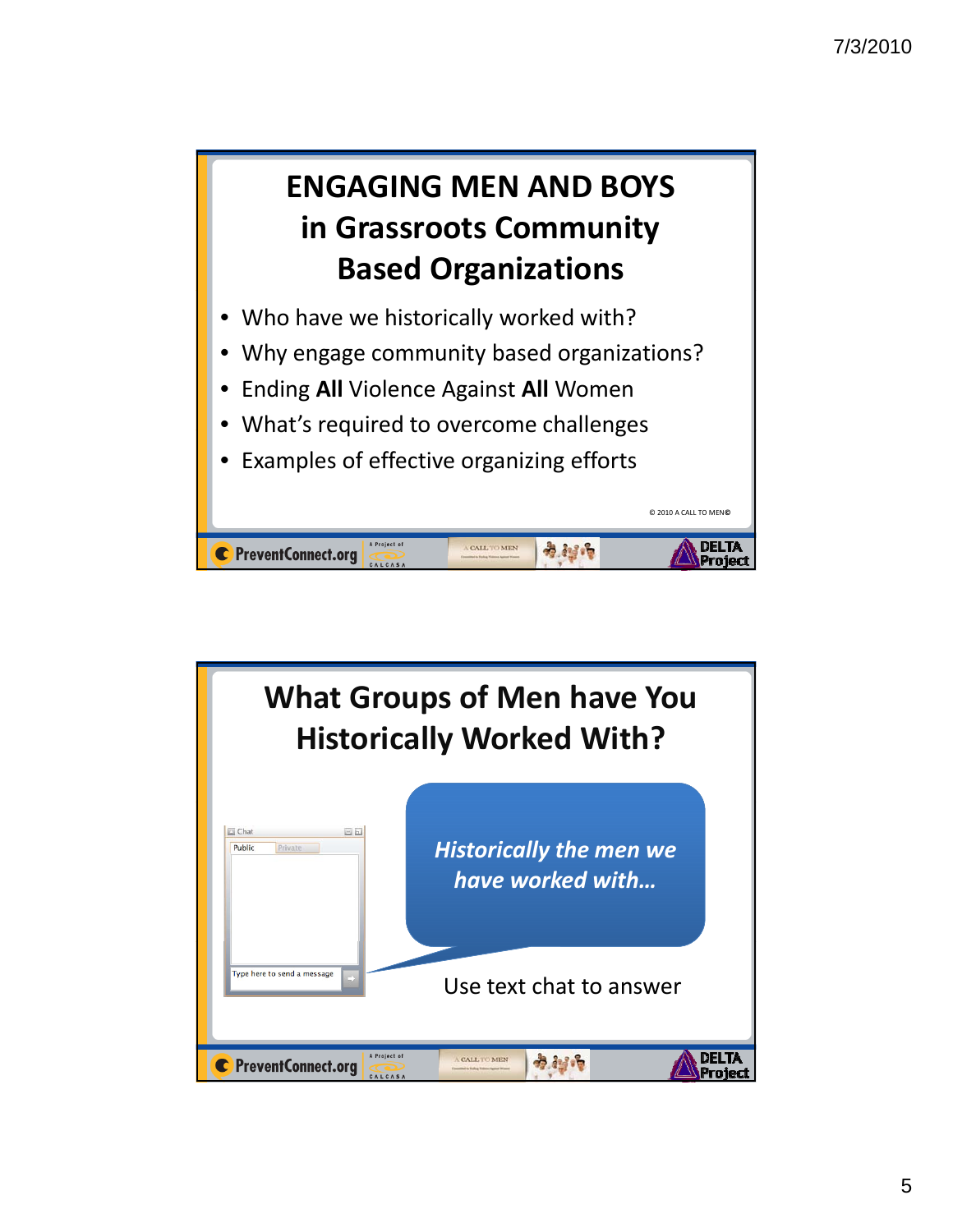

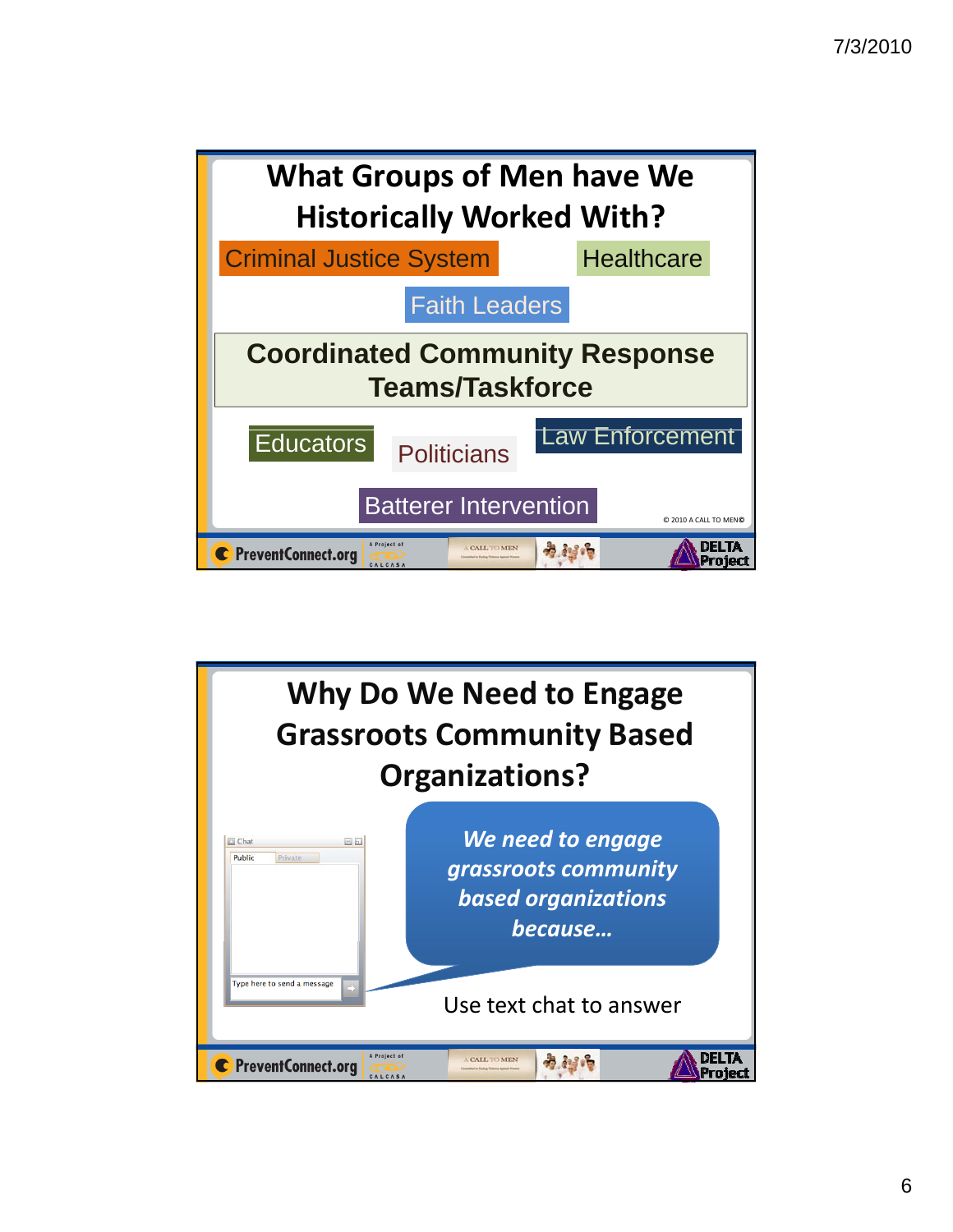

| <b>RACE, SEX, CLASS</b><br><b>POWER ANALYSIS</b>                                            |                           |  |  |  |
|---------------------------------------------------------------------------------------------|---------------------------|--|--|--|
| <b>Dominating Group</b>                                                                     | <b>Marginalized Group</b> |  |  |  |
| Men                                                                                         | Women                     |  |  |  |
| White                                                                                       | <b>POC</b>                |  |  |  |
| Wealthy                                                                                     | \$ Poor                   |  |  |  |
| Protestant                                                                                  | Non Protestant            |  |  |  |
| Middle Age                                                                                  | Young                     |  |  |  |
| Heterosexual                                                                                | Gay/Lesbian               |  |  |  |
| Able                                                                                        | Differing Ability         |  |  |  |
| C 2010 A CALL TO MENO                                                                       |                           |  |  |  |
| A Project of<br>DELTA<br><b>A CALL TO MEN</b><br>C PreventConnect.org<br>Project<br>CALCASA |                           |  |  |  |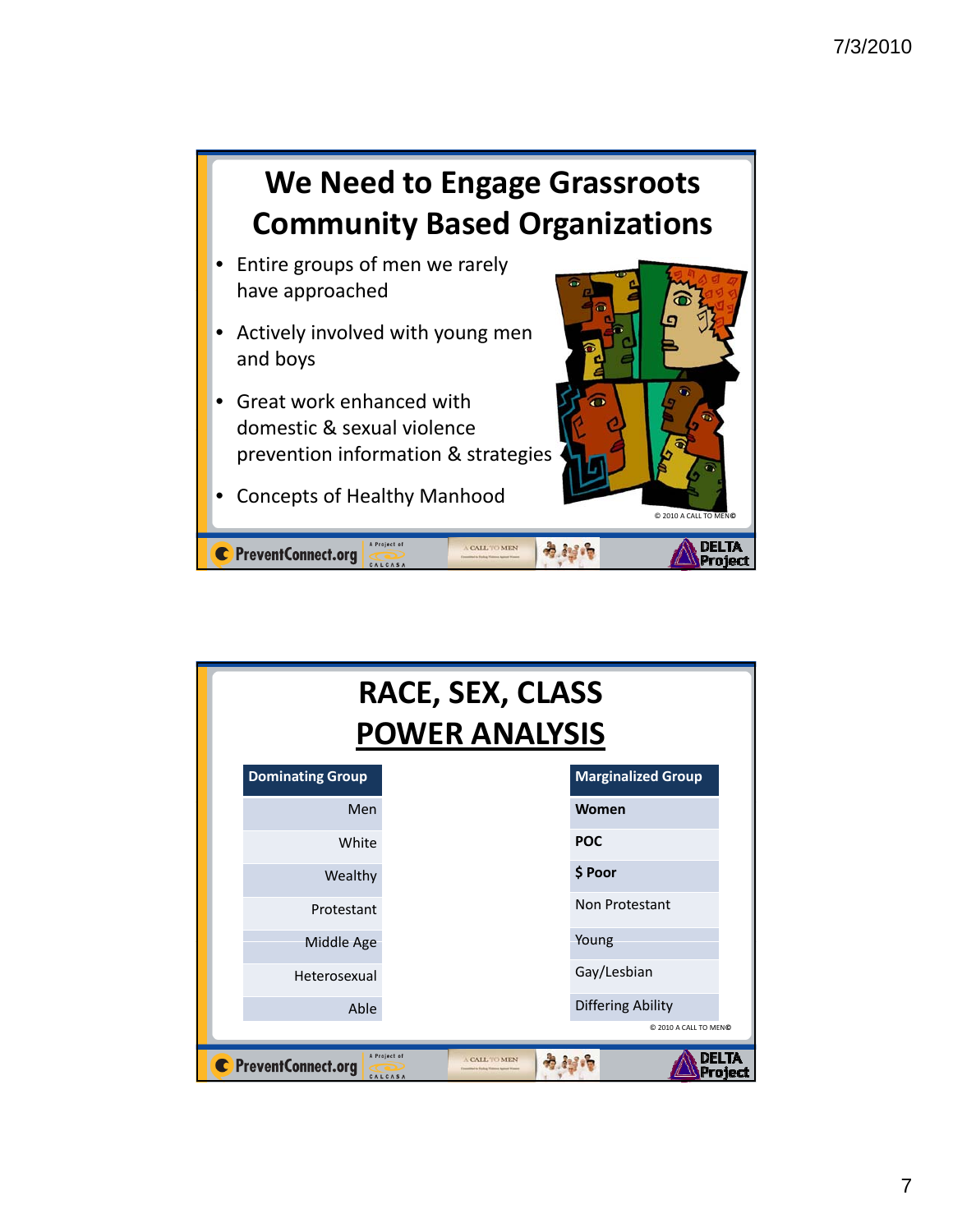| <b>RACE, SEX, CLASS</b><br><b>POWER ANALYSIS</b> |                                          |                     |  |  |
|--------------------------------------------------|------------------------------------------|---------------------|--|--|
| <b>Legitimate Access to Resources</b>            |                                          |                     |  |  |
| <b>Dominator Group</b>                           | <b>Marginalized Group</b>                |                     |  |  |
| Men                                              | Women                                    | <b>SEXISM</b>       |  |  |
| White                                            | <b>POC</b>                               | <b>RACISM</b>       |  |  |
| Wealthy                                          | \$ Poor                                  | <b>CLASSISM</b>     |  |  |
| Protestant                                       | Non Protestant                           |                     |  |  |
| Middle Age                                       | Young                                    | <b>AGEISM</b>       |  |  |
| Heterosexual                                     | Gay/Lesbian                              | <b>HETEROSEXISM</b> |  |  |
| Able                                             | Differing Ability                        | <b>ABLEISM</b>      |  |  |
| C 2010 A CALL TO MENO                            |                                          |                     |  |  |
| C PreventConnect.org                             | A Project of<br>A CALL TO MEN<br>CALCASA | n si n<br>Project   |  |  |

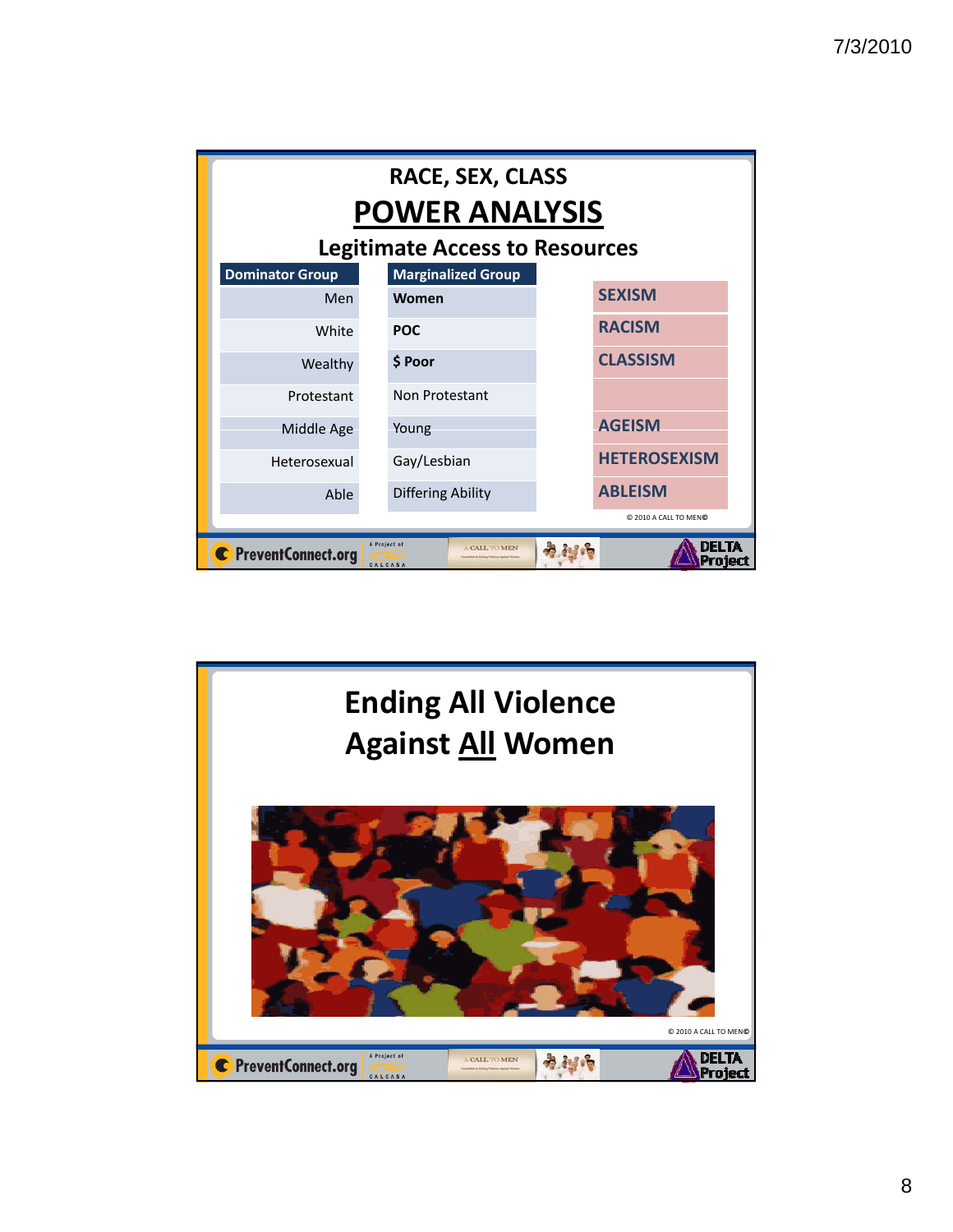

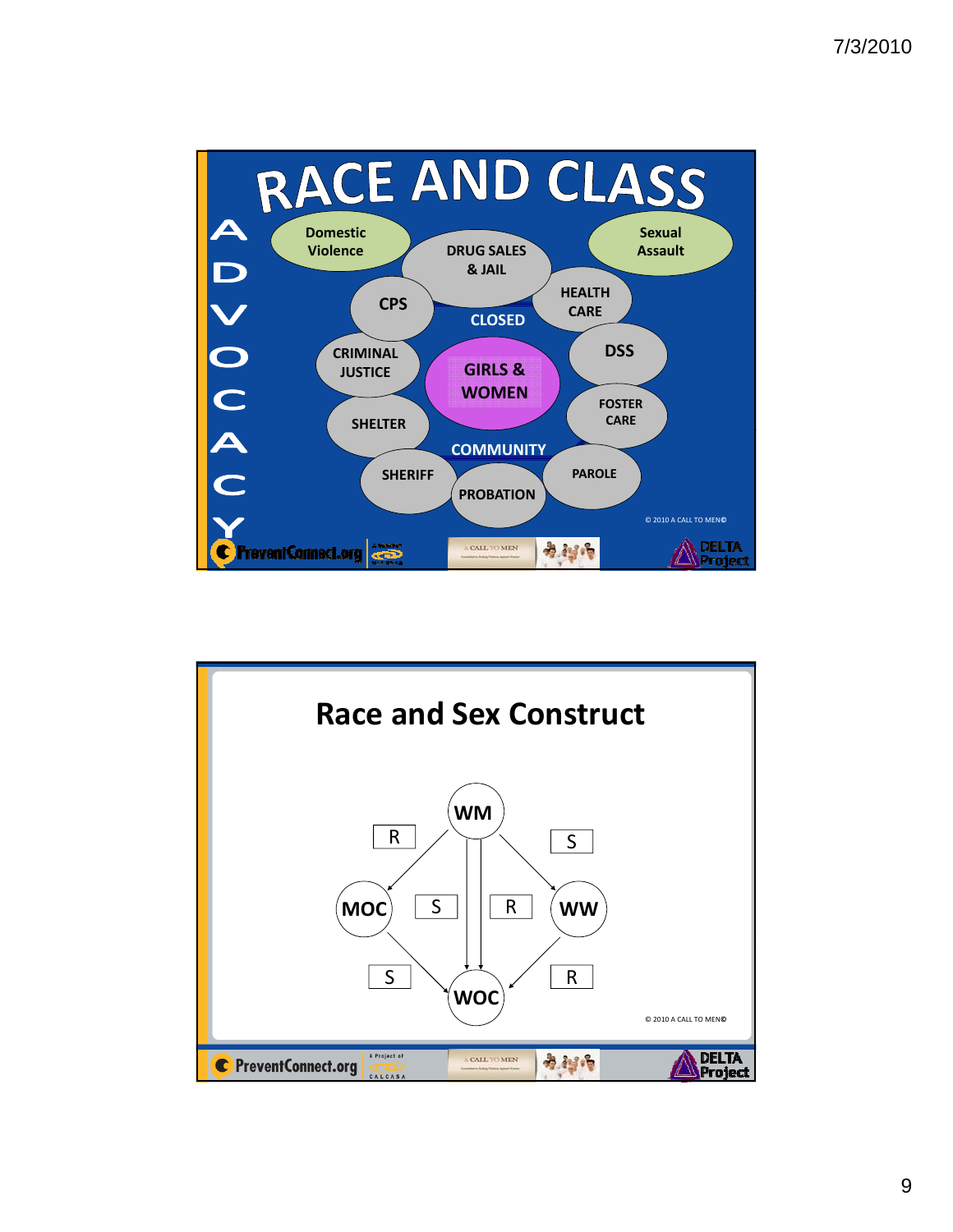

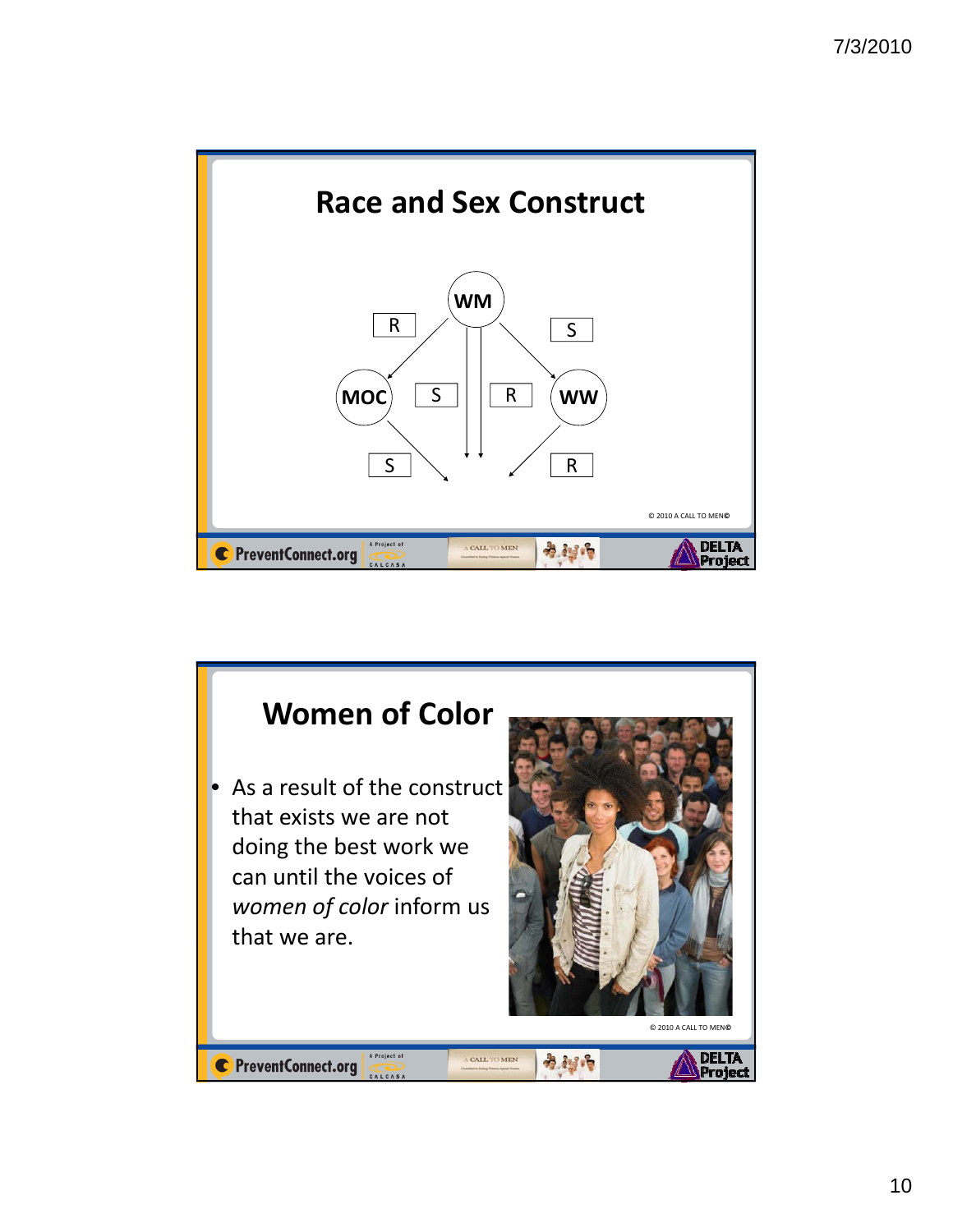

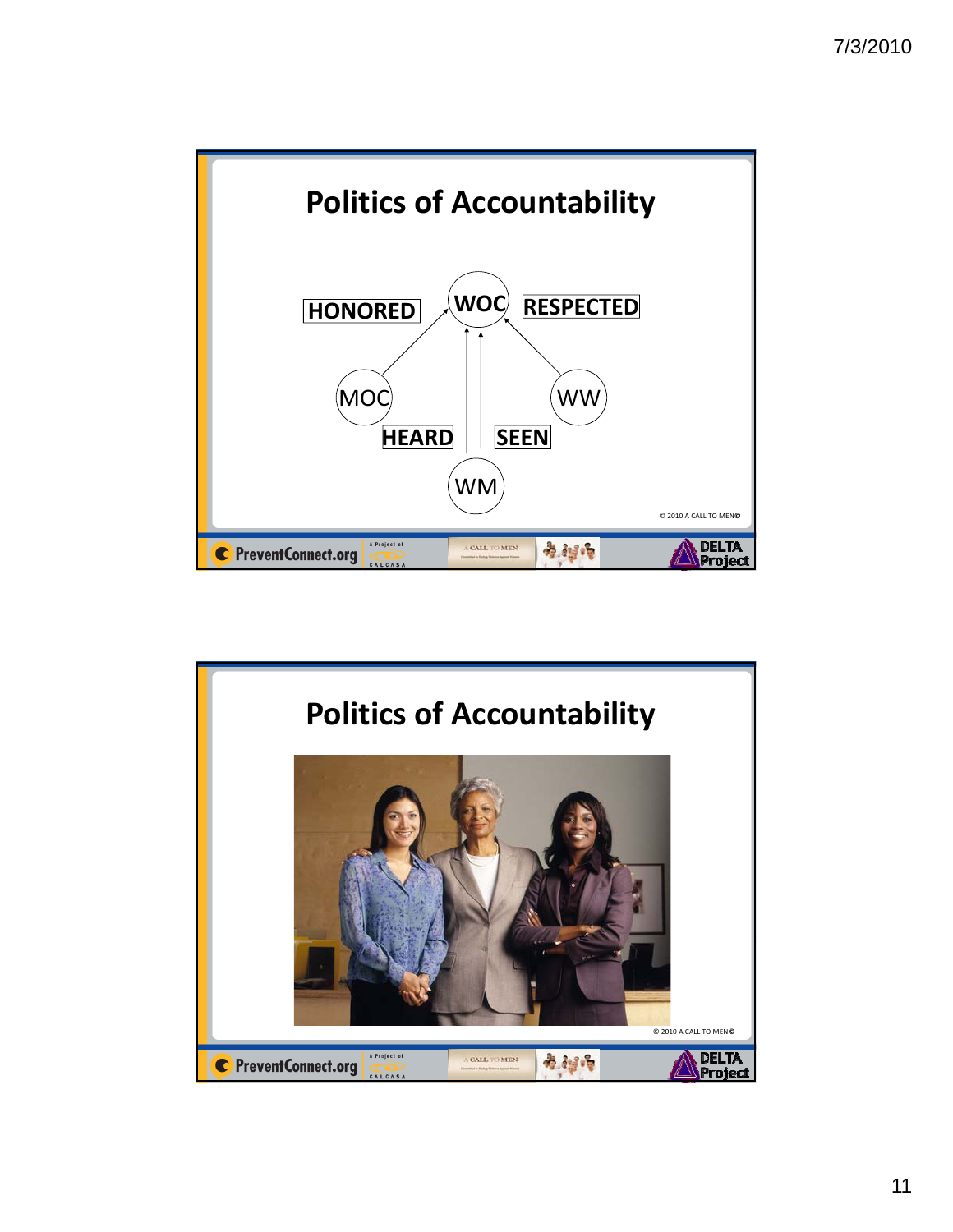

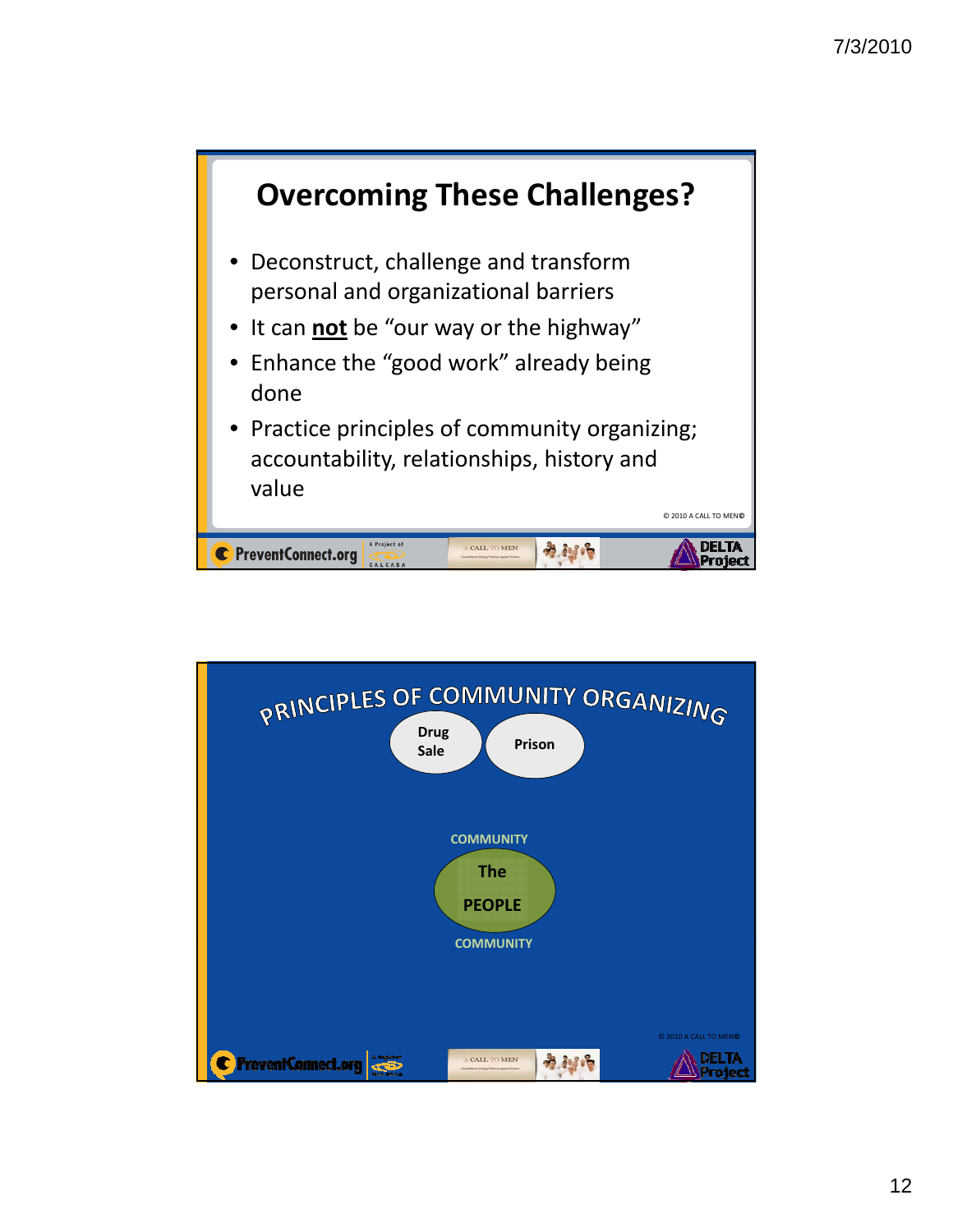

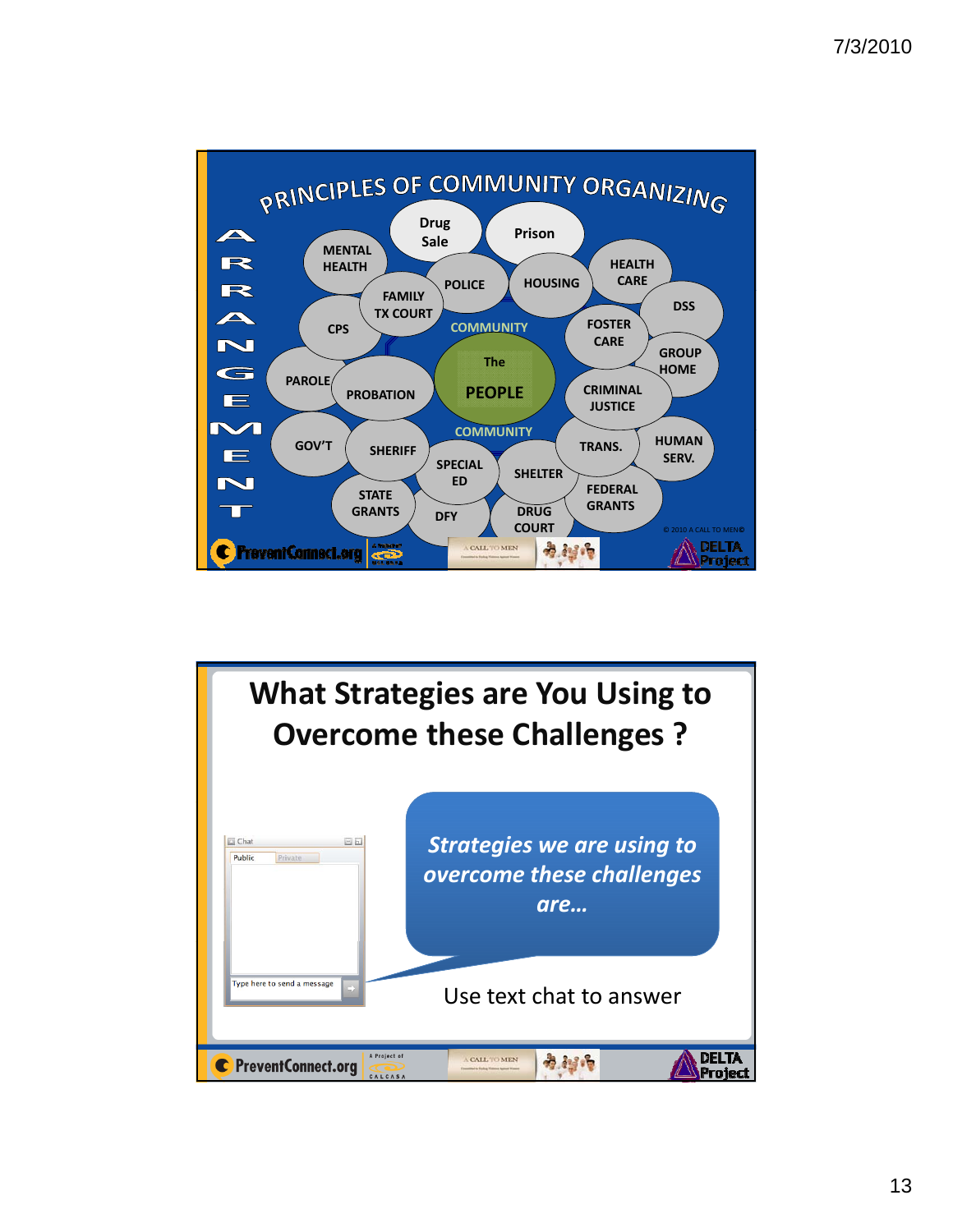

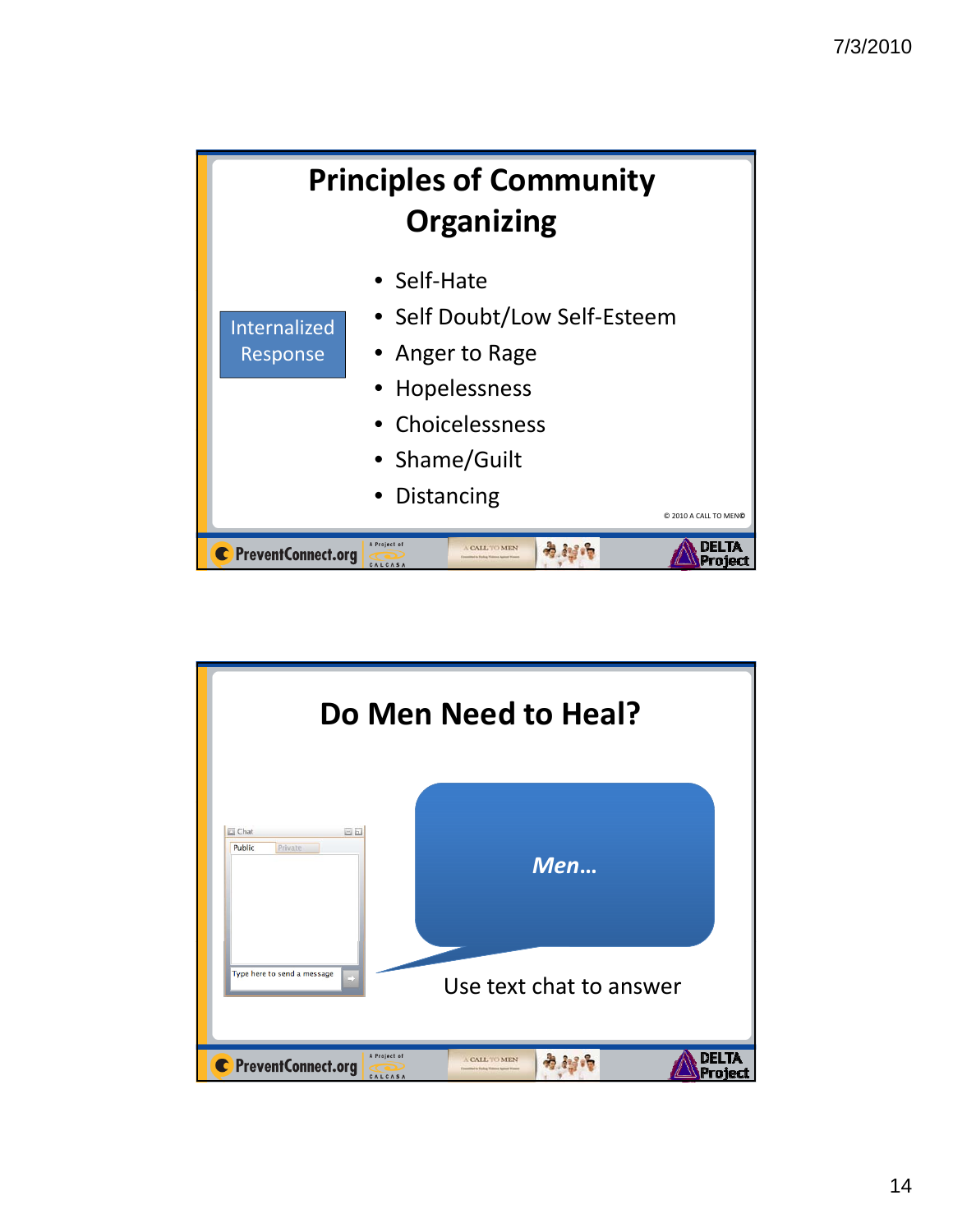

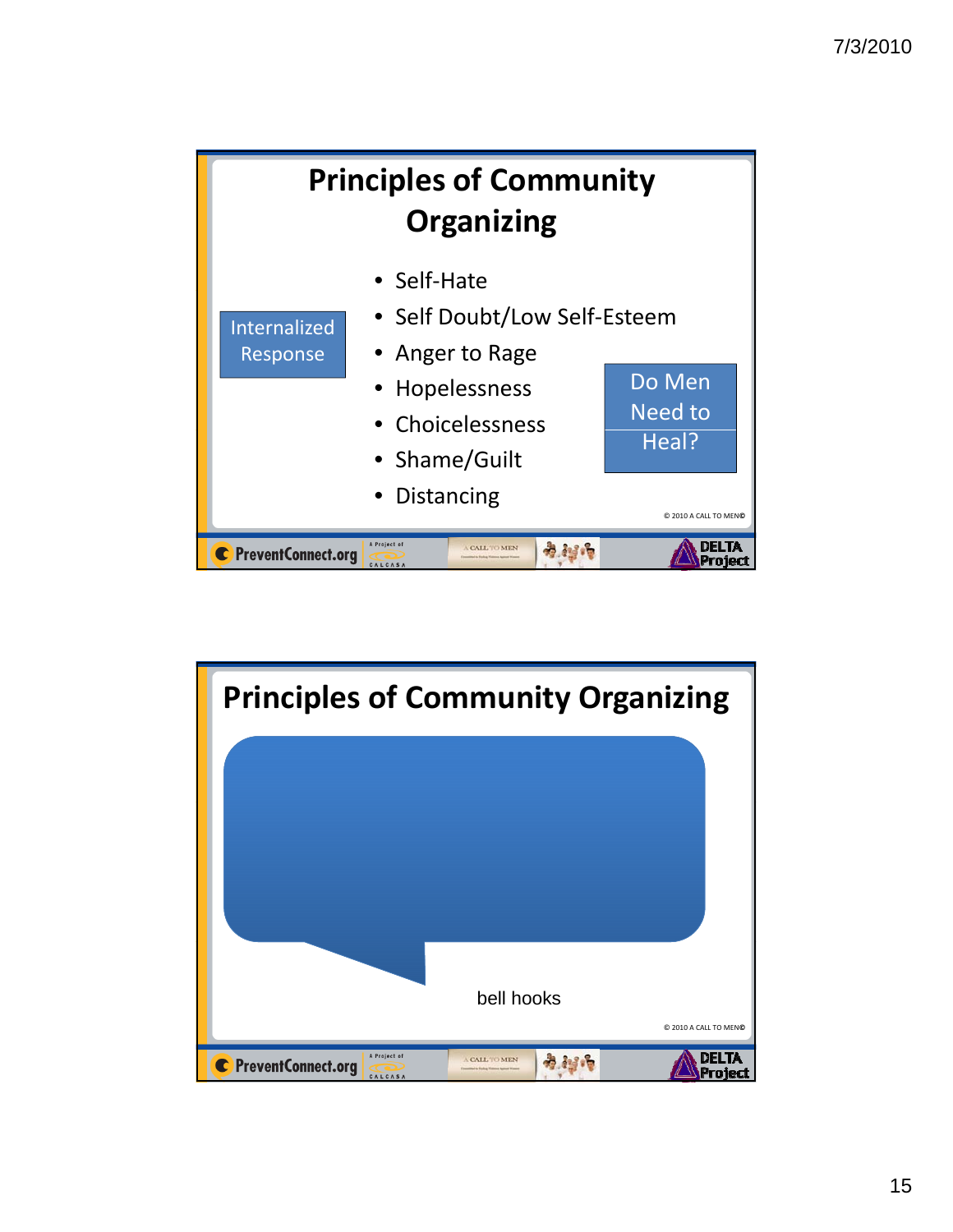

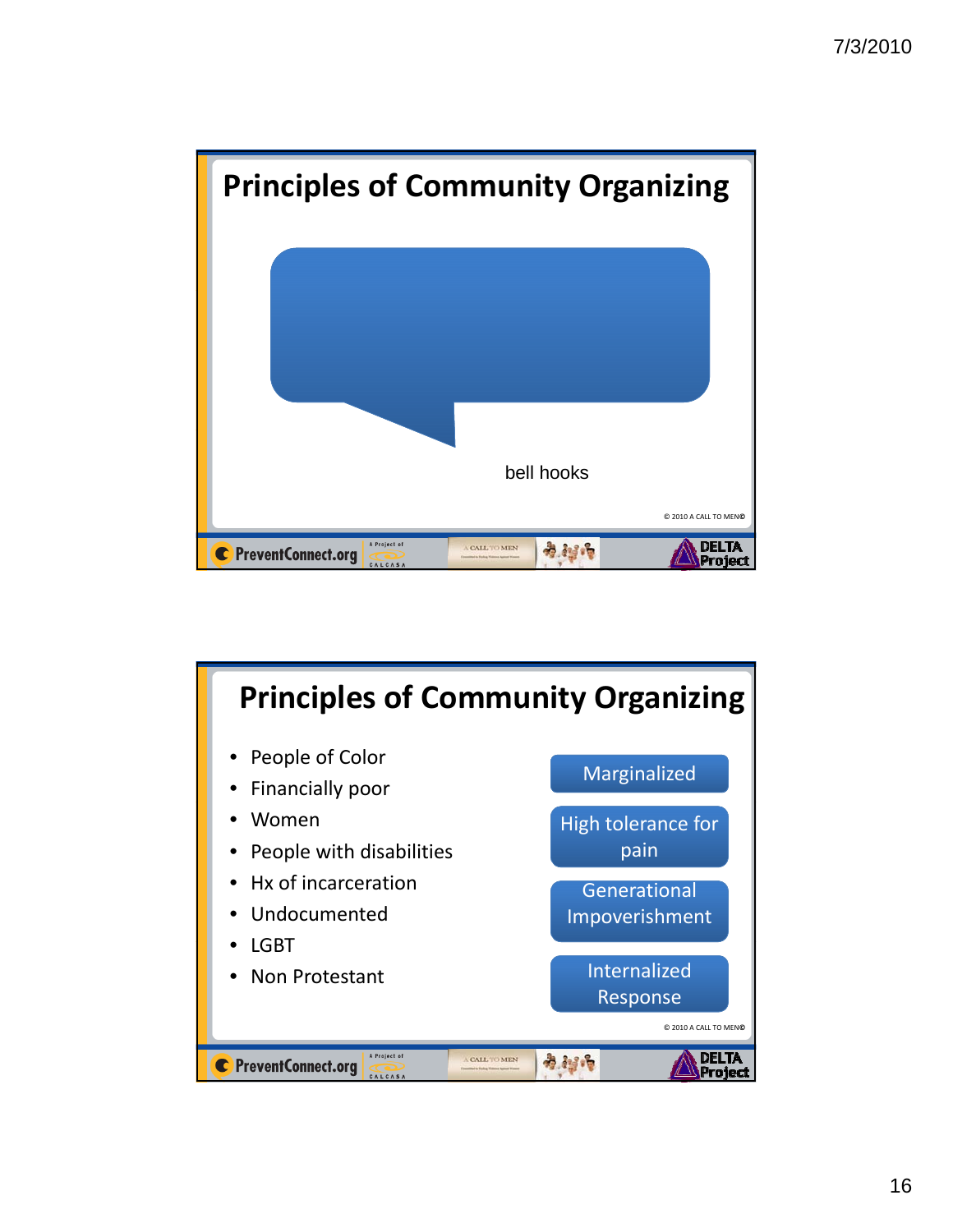

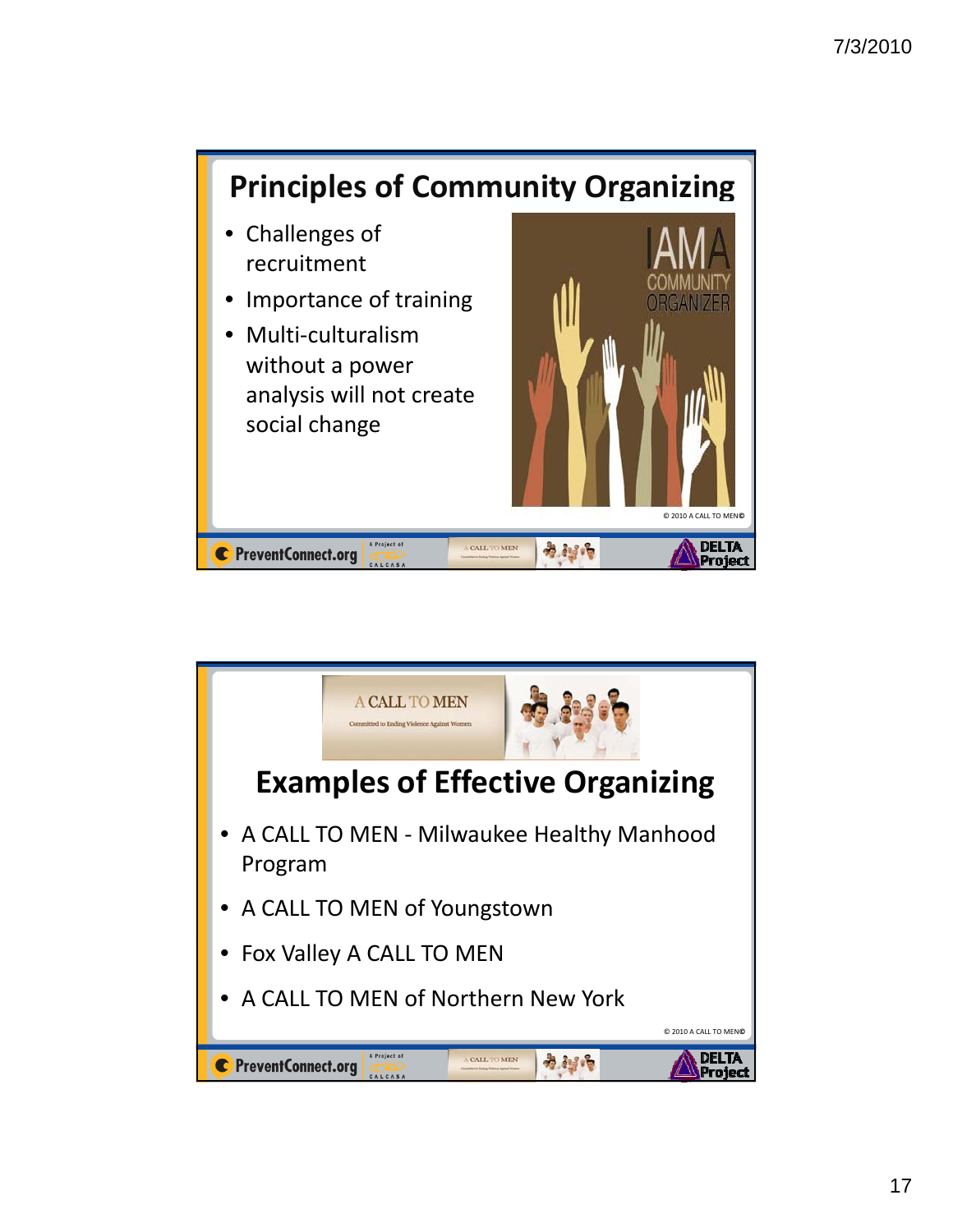